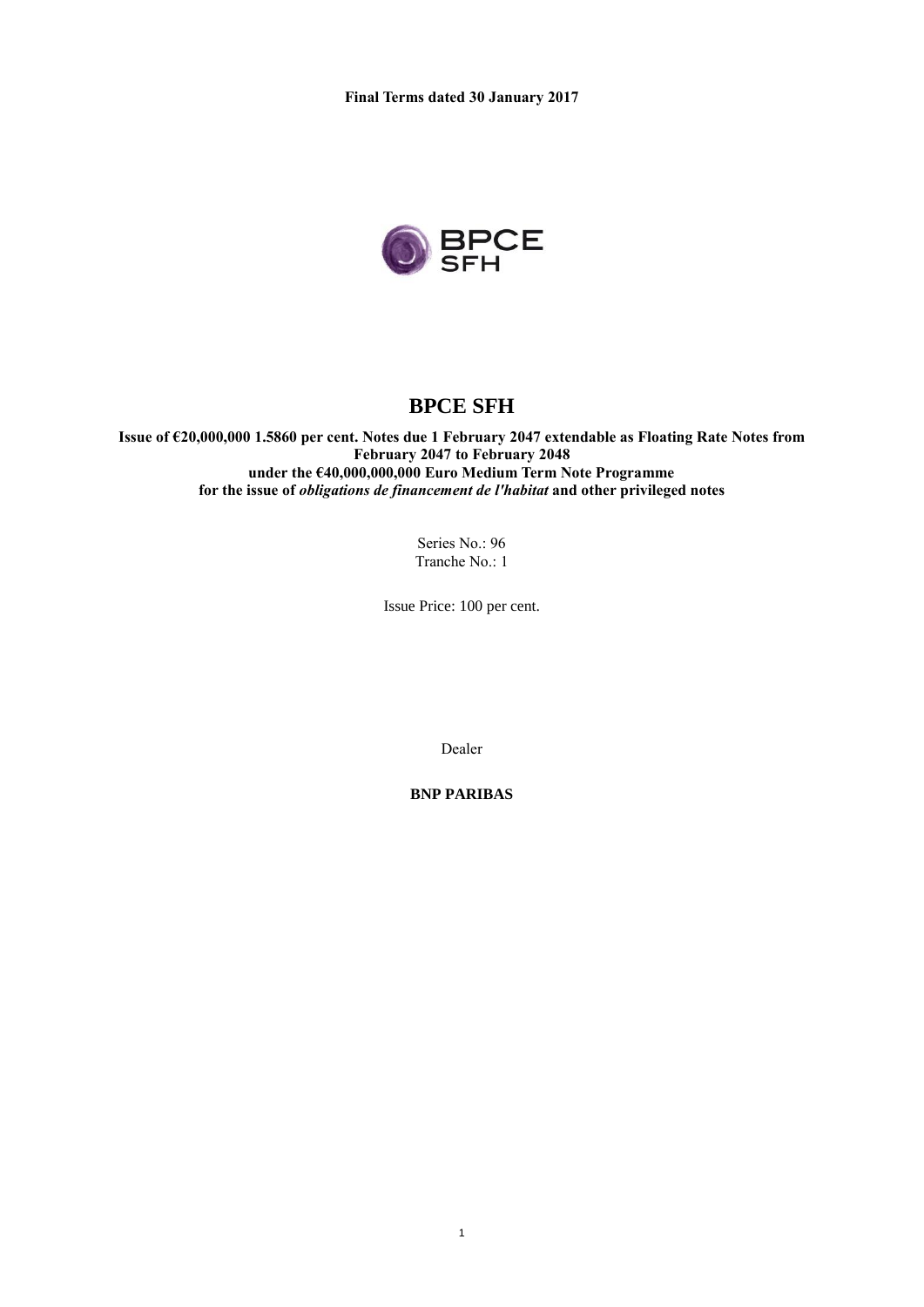#### **PART A - CONTRACTUAL TERMS**

Terms used herein shall be deemed to be defined as such for the purposes of the Conditions set forth in the base prospectus dated 17 May 2016 which received visa No. 16-180 from the *Autorité des marchés financiers* (the "**AMF**") on 17 May 2016 as supplemented by the supplement dated 29 September 2016 which received visa No. 16-456 from the AMF on 29 September 2016 (together, the "**Base Prospectus**") which together constitute a base prospectus for the purposes of the Prospectus Directive (as defined below).

This document constitutes the final terms (the "**Final Terms**") relating to the notes described herein (the "**Notes**") for the purposes of Article 5.4 of the Prospectus Directive and must be read in conjunction with such Base Prospectus. Full information on the Issuer and the offer of the Notes is only available on the basis of the combination of these Final Terms and the Base Prospectus. The Base Prospectus and these Final Terms are available for viewing on the websites of BPCE (www.bpce.fr) and of the AMF (www.amf-france.org) and during normal business hours at the registered office of the Issuer and at the specified office of the Paying Agent(s) where copies may be obtained.

"**Prospectus Directive**" means Directive 2003/71/EC of the European Parliament and of the Council of 4 November 2003, as amended, and includes any relevant implementing measure of such directive in each relevant Member State of the European Economic Area.

| 1.  | (i)                                       | <b>Series Number:</b>              | 96                                                                                                                                                                                                    |  |
|-----|-------------------------------------------|------------------------------------|-------------------------------------------------------------------------------------------------------------------------------------------------------------------------------------------------------|--|
|     | (ii)                                      | <b>Tranche Number:</b>             | 1                                                                                                                                                                                                     |  |
| 2.  |                                           | <b>Specified Currency:</b>         | Euro (" $\epsilon$ ")                                                                                                                                                                                 |  |
| 3.  | <b>Aggregate Nominal Amount of Notes:</b> |                                    |                                                                                                                                                                                                       |  |
|     | (i)                                       | Series:                            | €20,000,000                                                                                                                                                                                           |  |
|     | (ii)                                      | Tranche:                           | €20,000,000                                                                                                                                                                                           |  |
| 4.  |                                           | <b>Issue Price:</b>                | 100 per cent. of the Aggregate Nominal Amount of the<br>Tranche                                                                                                                                       |  |
| 5.  | <b>Specified Denomination(s):</b>         |                                    | €100,000                                                                                                                                                                                              |  |
| 6.  | (i)                                       | <b>Issue Date:</b>                 | 1 February 2017                                                                                                                                                                                       |  |
|     | (ii)                                      | <b>Interest Commencement Date:</b> | <b>Issue Date</b>                                                                                                                                                                                     |  |
| 7.  | <b>Final Maturity Date:</b>               |                                    | 1 February 2047                                                                                                                                                                                       |  |
| 8.  | <b>Extended Final Maturity Date:</b>      |                                    | Interest Payment Date falling in or nearest to 1<br>February 2048                                                                                                                                     |  |
| 9.  | <b>Interest Basis:</b>                    |                                    | Fixed/Floating Rate                                                                                                                                                                                   |  |
|     |                                           |                                    | (further particulars specified below)                                                                                                                                                                 |  |
| 10. | <b>Redemption/Payment Basis:</b>          |                                    | Subject to any purchase and cancellation or early<br>redemption, the Notes will be redeemed on the Final<br>Maturity Date or the Extended Final Maturity Date, as<br>the case may be at 100 per cent. |  |
| 11. |                                           | <b>Change of Interest Basis:</b>   | Applicable – Fixed/Floating Rate                                                                                                                                                                      |  |
|     |                                           |                                    | ( <i>Further</i><br>particulars<br>specified<br>below<br>in<br>"Fixed/Floating Rate Notes Provisions")                                                                                                |  |
| 12. |                                           | <b>Put/Call Options:</b>           | Not Applicable                                                                                                                                                                                        |  |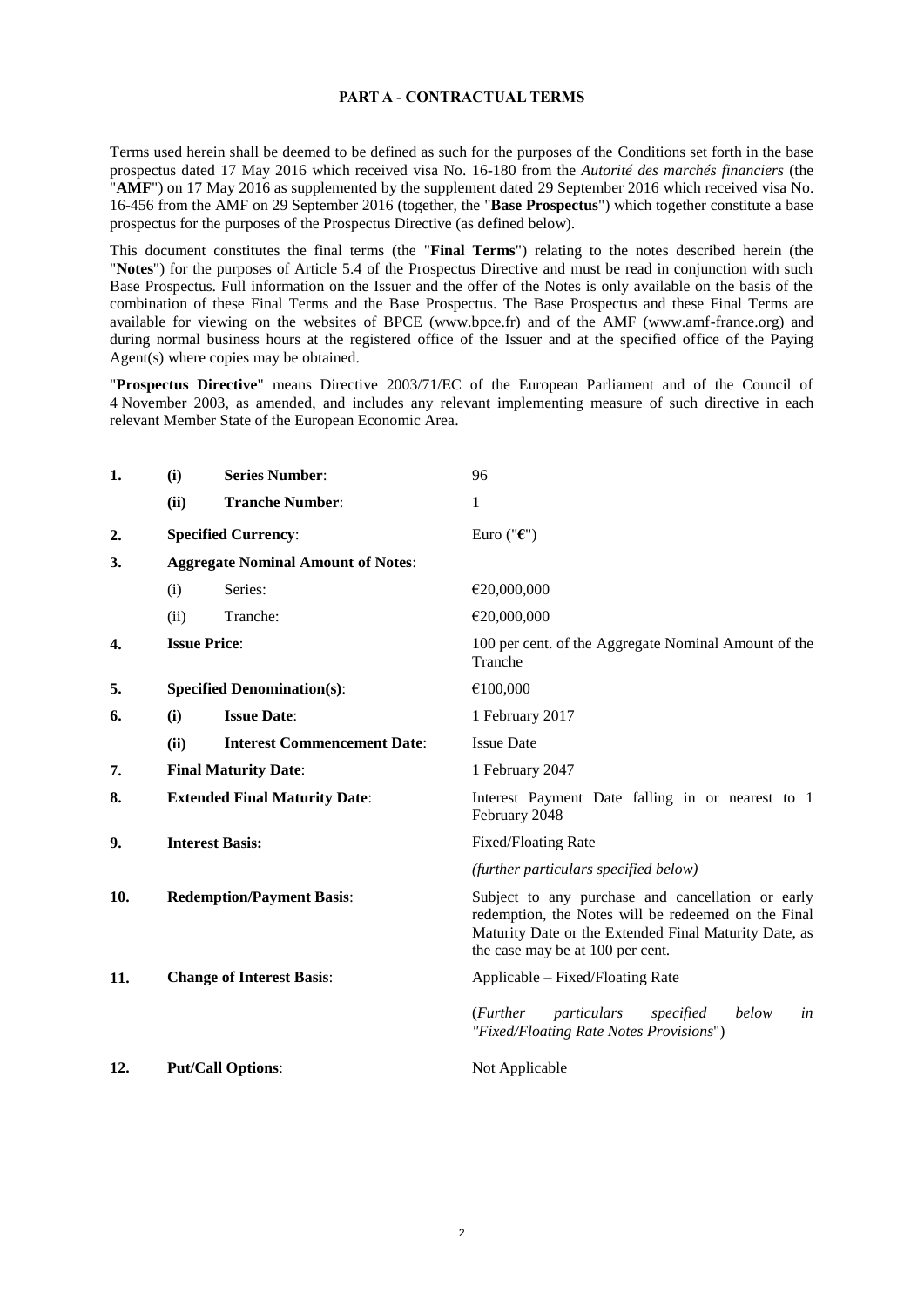**13. Date of corporate authorisations for issuance of Notes obtained**: Decisions of the *Conseil d'administration* (Board of Directors) of the Issuer dated 16 December 2016 authorising (i) the issue of *obligations de financement de l'habitat* and other resources benefiting from the *privilège* referred to in Article L.513-11 of the French Monetary and Financial Code (*Code monétaire et financier*) up to  $\epsilon$ 2,000,000,000 for the period beginning on 1 January 2017 and ending on 31 December 2017 and (ii) the quarterly programme of borrowings benefiting from such *privilège* up to €1,500,000,000 for the first quarter of 2017.

#### **PROVISIONS RELATING TO INTEREST (IF ANY) PAYABLE**

| 14. |        | <b>Fixed Rate Notes Provisions:</b>                                                                                                          | Applicable before the Switch Date                                                                                                                                                                                                                                                                                                                                                                                                                                                                                                                               |
|-----|--------|----------------------------------------------------------------------------------------------------------------------------------------------|-----------------------------------------------------------------------------------------------------------------------------------------------------------------------------------------------------------------------------------------------------------------------------------------------------------------------------------------------------------------------------------------------------------------------------------------------------------------------------------------------------------------------------------------------------------------|
|     | (i)    | Rate(s) of Interest:                                                                                                                         | 1.5860 per cent. <i>per annum</i> payable annually in arrear                                                                                                                                                                                                                                                                                                                                                                                                                                                                                                    |
|     | (ii)   | Interest Payment Date(s):                                                                                                                    | 1 February in each year from and including 1 February 2018<br>up to and including the Final Maturity Date                                                                                                                                                                                                                                                                                                                                                                                                                                                       |
|     | (iii)  | Fixed Coupon Amount(s):                                                                                                                      | Rate of Interest $\times$ Specified Denomination $\times$ Day Count<br>Fraction (i.e. $\epsilon$ 1,586 per Specified Denomination)                                                                                                                                                                                                                                                                                                                                                                                                                              |
|     | (iv)   | Broken Amount(s):                                                                                                                            | Not Applicable                                                                                                                                                                                                                                                                                                                                                                                                                                                                                                                                                  |
|     | (v)    | Fraction<br>(Condition<br>Day Count<br>$5(a)$ :                                                                                              | Actual/Actual-ICMA                                                                                                                                                                                                                                                                                                                                                                                                                                                                                                                                              |
|     | (vi)   | <b>Determination Dates:</b>                                                                                                                  | 1 February in each year                                                                                                                                                                                                                                                                                                                                                                                                                                                                                                                                         |
|     | (vii)  | Payment on non-Business Days:                                                                                                                | As per Conditions                                                                                                                                                                                                                                                                                                                                                                                                                                                                                                                                               |
| 15. |        | <b>Floating Rate Notes Provisions:</b>                                                                                                       | Applicable after the Switch Date                                                                                                                                                                                                                                                                                                                                                                                                                                                                                                                                |
|     | (i)    | Interest Period(s):                                                                                                                          | The period from and including the Final Maturity Date to<br>but excluding the first Specified Interest Payment Date and<br>each successive period from and including a Specified<br>Interest Payment Date to but excluding the next succeeding<br>Specified Interest Payment Date, up to and excluding the<br>Extended Final Maturity Date or, if earlier, the Specified<br>Interest Payment Date on which the Notes are redeemed in<br>full, all such dates being subject to adjustment in accordance<br>with the Business Day Convention set out in (v) below |
|     | (ii)   | Specified Interest Payment Dates:                                                                                                            | Payable monthly in arrear on the $1st$ of each month from and<br>including 1 March 2047 up to and including 1 February<br>2048, all such dates being subject to adjustment in<br>accordance with the Business Day Convention set out in (v)<br>below                                                                                                                                                                                                                                                                                                            |
|     | (iii)  | First Interest Payment Date:                                                                                                                 | Specified Interest Payment Date falling on, or nearest to, 1<br>March 2047                                                                                                                                                                                                                                                                                                                                                                                                                                                                                      |
|     | (iv)   | <b>Interest Period Date:</b>                                                                                                                 | <b>Interest Payment Date</b>                                                                                                                                                                                                                                                                                                                                                                                                                                                                                                                                    |
|     | (v)    | <b>Business Day Convention:</b>                                                                                                              | Modified Following Business Day Convention                                                                                                                                                                                                                                                                                                                                                                                                                                                                                                                      |
|     | (vi)   | Business Centre(s) (Condition $5(a)$ ):                                                                                                      | Not Applicable                                                                                                                                                                                                                                                                                                                                                                                                                                                                                                                                                  |
|     | (vii)  | Manner in which the Rate(s) of<br>Interest is/are to be determined:                                                                          | <b>Screen Rate Determination</b>                                                                                                                                                                                                                                                                                                                                                                                                                                                                                                                                |
|     | (viii) | Party responsible for calculating the<br>Rate(s) of Interest and/or Interest<br>$Amount(s)$ (if<br>Note<br>not<br>the<br>Calculation Agent): | Not Applicable                                                                                                                                                                                                                                                                                                                                                                                                                                                                                                                                                  |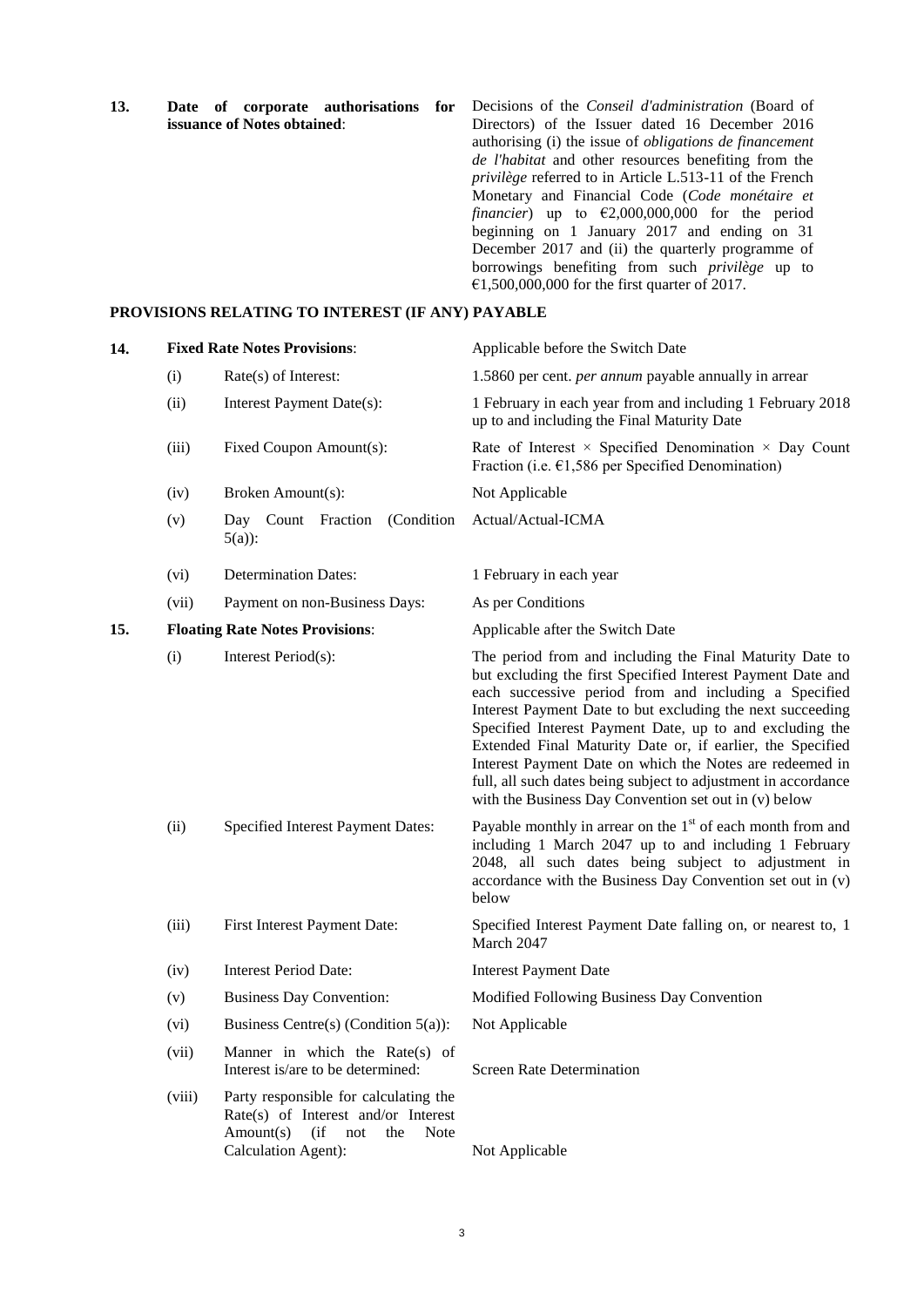|     | (ix)                                         | Rate<br>Determination<br>Screen<br>(Condition $5(c)(iii)(C)$ ):                                                   | Applicable                                                                                                                                                         |
|-----|----------------------------------------------|-------------------------------------------------------------------------------------------------------------------|--------------------------------------------------------------------------------------------------------------------------------------------------------------------|
|     |                                              | <b>Relevant Rate:</b>                                                                                             | EURIBOR 1 month                                                                                                                                                    |
|     |                                              | Interest Determination Date(s):                                                                                   | Two (2) TARGET Business Days prior to each Interest<br><b>Payment Date</b>                                                                                         |
|     |                                              | Relevant Screen Page:                                                                                             | Reuters Screen EURIBOR01 Page                                                                                                                                      |
|     |                                              | Relevant Screen Page Time:                                                                                        | Not Applicable                                                                                                                                                     |
|     | (x)                                          | <b>FBF</b><br>Determination<br>(Condition)<br>$5(c)(iii)(B))$ :                                                   | Not Applicable                                                                                                                                                     |
|     | $(x_i)$                                      | (Condition)<br>ISDA Determination<br>$5(c)(iii)(A))$ :                                                            | Not Applicable                                                                                                                                                     |
|     | (xii)                                        | $Margin(s)$ :                                                                                                     | $+0.19$ per cent. <i>per annum</i>                                                                                                                                 |
|     | (xiii)                                       | Rate Multiplier:                                                                                                  | Not Applicable                                                                                                                                                     |
|     | (xiv)                                        | Minimum Rate of Interest:                                                                                         | 0.00 per cent. per annum                                                                                                                                           |
|     | (xv)                                         | Maximum Rate of Interest:                                                                                         | Not Applicable                                                                                                                                                     |
|     | (xvi)                                        | (Condition)<br>Day Count Fraction<br>$5(a)$ :                                                                     | Actual/360, adjusted                                                                                                                                               |
| 16. |                                              | <b>Fixed/Floating Rate Notes Provisions</b>                                                                       | Applicable                                                                                                                                                         |
|     | (i)                                          | Issuer Change of Interest Basis:                                                                                  | Not Applicable                                                                                                                                                     |
|     | (ii)                                         | Automatic Change of Interest Basis:                                                                               | Applicable                                                                                                                                                         |
|     | (iii)                                        | Rate of Interest applicable to the<br>Interest Periods preceding the Switch<br>Date (excluded):                   | Determined in accordance with Condition 5(b), as though<br>the Note was a Fixed Rate Note with further variables set<br>out in item 14 of these Final Terms.       |
|     | (iv)                                         | Rate of Interest applicable to the<br>Interest Periods following the Switch<br>Date (included):                   | Determined in accordance with Condition $5(c)$ , as though<br>the Note was a Floating Rate Note with further variables set<br>out in item 15 of these Final Terms. |
|     | (v)                                          | <b>Switch Date:</b>                                                                                               | The Interest Determination Date falling before the Final<br>Maturity Date.                                                                                         |
|     | (vi)                                         | Minimum notice period required for<br>notice from the Issuer:                                                     | Not Applicable                                                                                                                                                     |
| 17. |                                              | <b>Zero Coupon Notes Provisions</b>                                                                               | Not Applicable                                                                                                                                                     |
|     |                                              | PROVISIONS RELATING TO REDEMPTION                                                                                 |                                                                                                                                                                    |
| 18. | <b>Call Option:</b>                          |                                                                                                                   | Not Applicable                                                                                                                                                     |
| 19. | <b>Put Option:</b>                           |                                                                                                                   | Not Applicable                                                                                                                                                     |
| 20. | <b>Final Redemption Amount of each Note:</b> |                                                                                                                   | $€100,000$ per Specified Denomination                                                                                                                              |
| 21. | <b>Redemption by Instalment:</b>             |                                                                                                                   | Not Applicable                                                                                                                                                     |
| 22. |                                              | <b>Early Redemption Amount:</b>                                                                                   |                                                                                                                                                                    |
|     |                                              | Early Redemption Amount(s) of each Note<br>payable on early redemption as set out in the<br>Terms and Conditions: |                                                                                                                                                                    |
|     |                                              |                                                                                                                   | $€100,000$ per Specified Denomination                                                                                                                              |
| 23. |                                              | <b>Purchases (Condition 6(h)):</b>                                                                                | The Notes purchased may be held and resold as set<br>out in the Terms and Conditions                                                                               |

4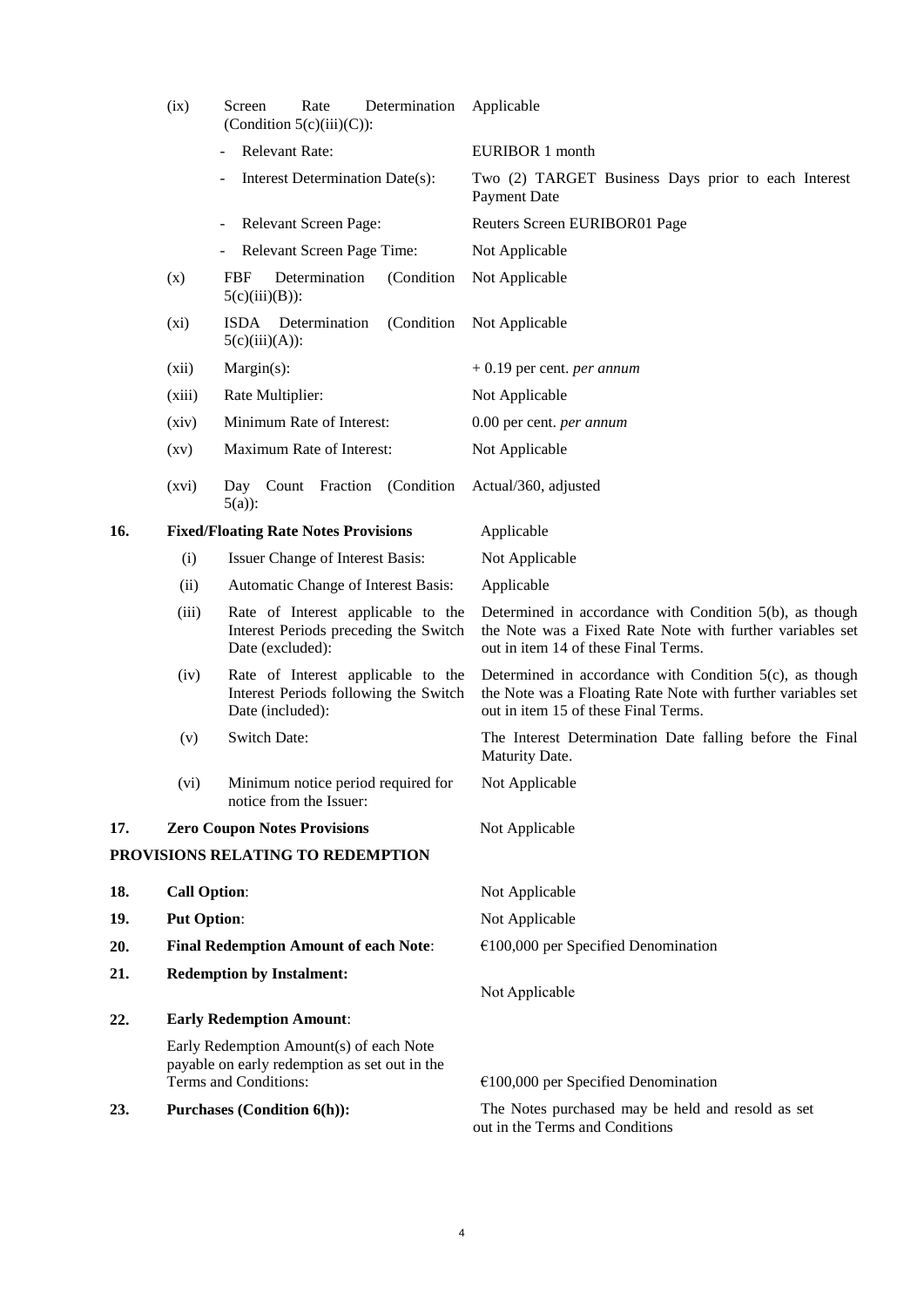# **GENERAL PROVISIONS APPLICABLE TO THE NOTES**

| 24. |                                                                                                                                    | <b>Governing law:</b>                                                                                                  | French law                      |  |
|-----|------------------------------------------------------------------------------------------------------------------------------------|------------------------------------------------------------------------------------------------------------------------|---------------------------------|--|
| 25. |                                                                                                                                    | <b>Form of Notes:</b>                                                                                                  | Dematerialised Notes            |  |
|     | (i)                                                                                                                                | Form of Dematerialised Notes:                                                                                          | Bearer form <i>(au porteur)</i> |  |
|     | (ii)                                                                                                                               | <b>Registration Agent:</b>                                                                                             | Not Applicable                  |  |
|     | (iii)                                                                                                                              | Temporary Global Certificate:                                                                                          | Not Applicable                  |  |
| 26. |                                                                                                                                    | Financial Centre(s) or other special<br>provisions relating to payment dates for<br>the purposes of Condition $7(g)$ : | Not Applicable                  |  |
| 27. | <b>Talons for future Coupons or Receipts to</b><br>be attached to Definitive Materialised<br>Notes (and dates on which such Talons |                                                                                                                        |                                 |  |
|     | mature):                                                                                                                           |                                                                                                                        | Not Applicable                  |  |
| 28. | Masse:                                                                                                                             |                                                                                                                        | Contractual Masse shall apply   |  |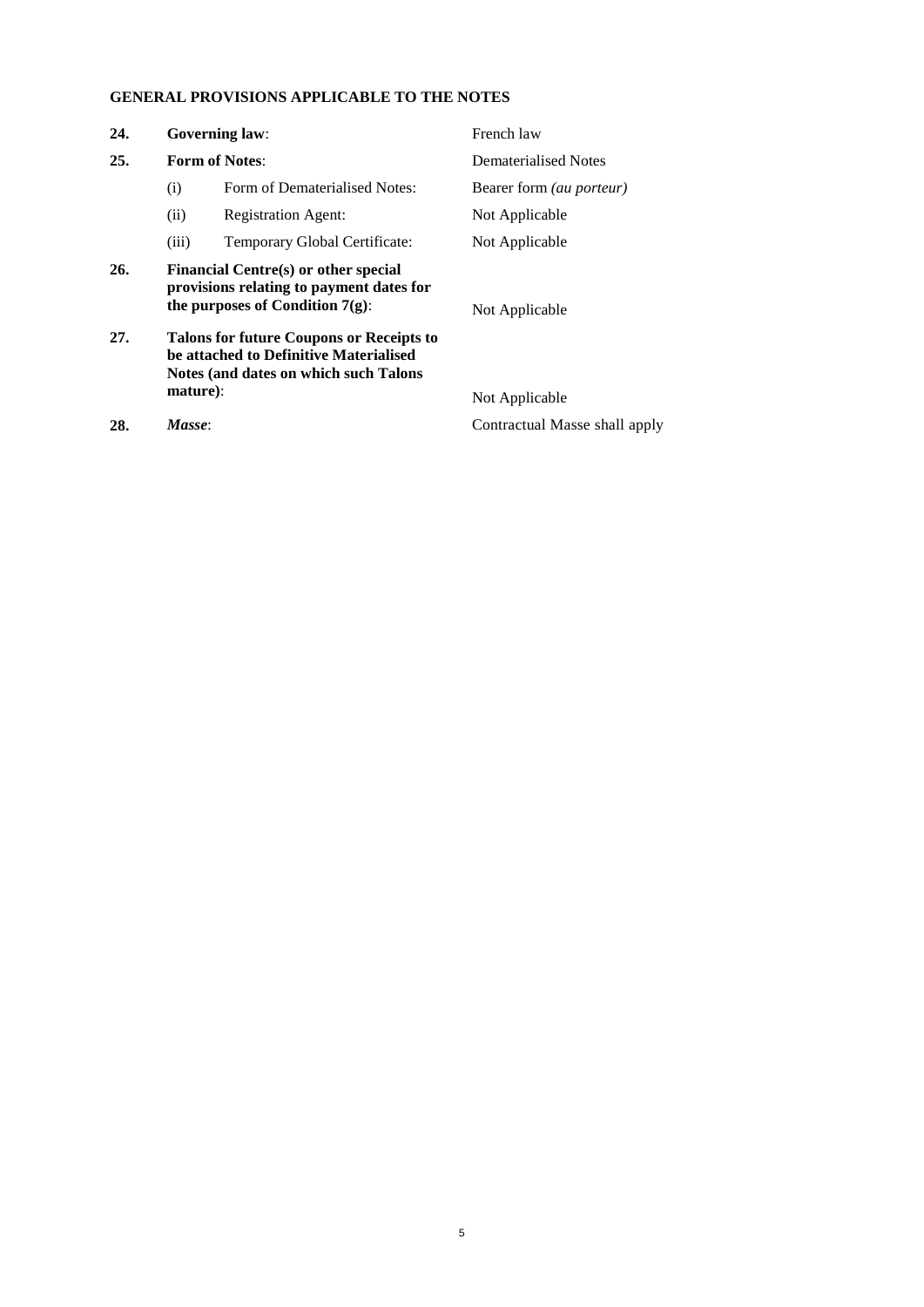## **RESPONSIBILITY**

I accept responsibility for the information contained in these Final Terms.

Signed on behalf of BPCE SFH By: Jean-Philippe Berthaut, *Directeur Général Délégué*

Duly authorised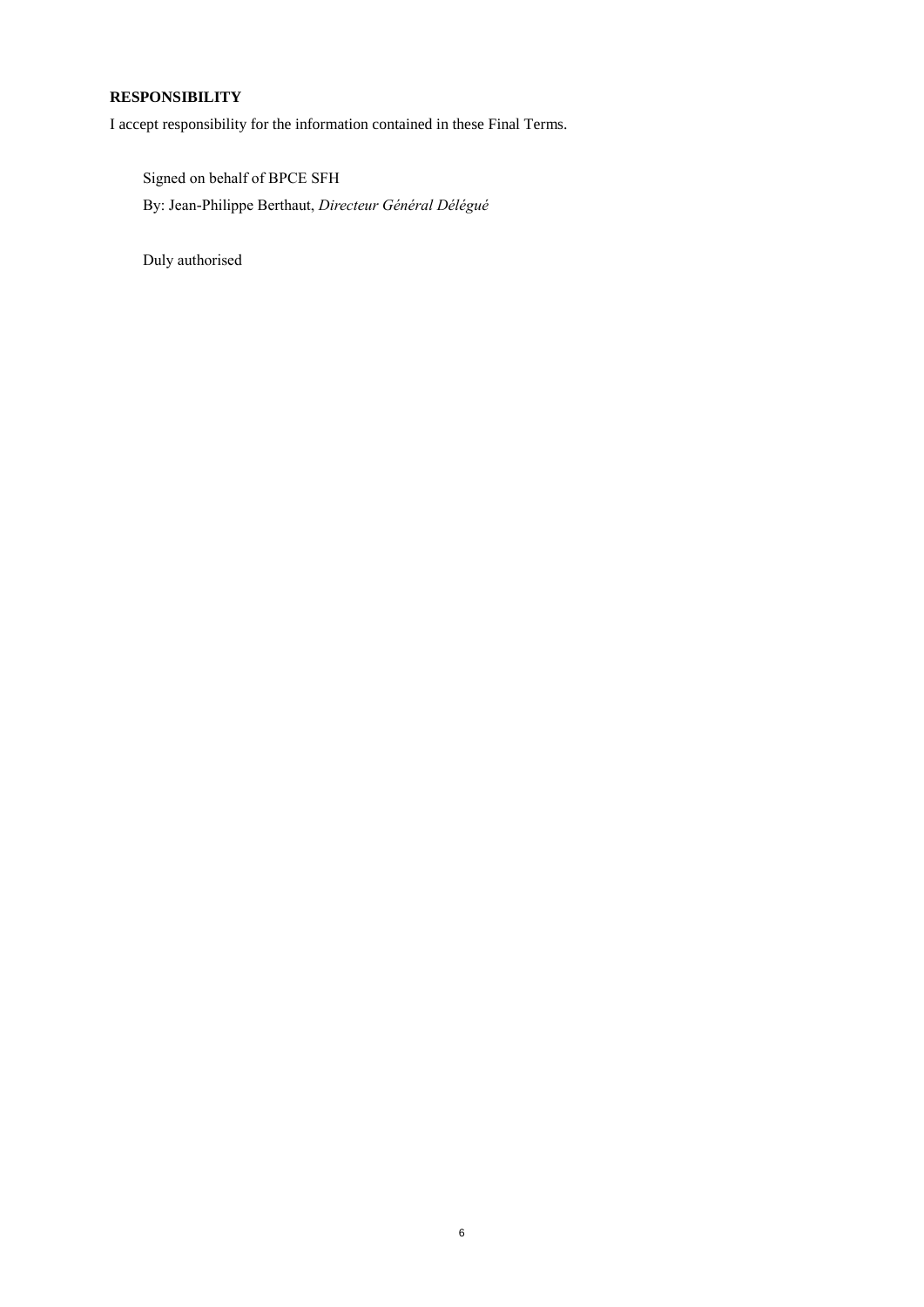#### **PART B - OTHER INFORMATION**

#### **1. LISTING AND ADMISSION TO TRADING**

| (i)   | Listing(s):                                                                                                                                                                                            | <b>Euronext Paris</b>                                                                                                                                                                                                                                                                                                                                                                                                                                                   |
|-------|--------------------------------------------------------------------------------------------------------------------------------------------------------------------------------------------------------|-------------------------------------------------------------------------------------------------------------------------------------------------------------------------------------------------------------------------------------------------------------------------------------------------------------------------------------------------------------------------------------------------------------------------------------------------------------------------|
| (ii)  | (a) Admission to trading:                                                                                                                                                                              | Application is expected to be made by the Issuer (or on<br>its behalf) for the Notes to be admitted to trading on<br>Euronext Paris with effect from 1 February 2017.                                                                                                                                                                                                                                                                                                   |
|       | (b) Regulated Markets or equivalent markets<br>on which, to the knowledge of the Issuer,<br>securities of the same class of the Notes to be<br>admitted to trading are already admitted to<br>trading: | Not Applicable                                                                                                                                                                                                                                                                                                                                                                                                                                                          |
| (iii) | Estimate of total expenses related to<br>admission to trading:                                                                                                                                         | €9,400                                                                                                                                                                                                                                                                                                                                                                                                                                                                  |
| 2.    | <b>RATINGS</b>                                                                                                                                                                                         |                                                                                                                                                                                                                                                                                                                                                                                                                                                                         |
|       | Ratings:                                                                                                                                                                                               | The Notes are expected to be rated:                                                                                                                                                                                                                                                                                                                                                                                                                                     |
|       |                                                                                                                                                                                                        | AAA by Standard & Poor's Credit Market Services<br>Europe Limited; and                                                                                                                                                                                                                                                                                                                                                                                                  |
|       |                                                                                                                                                                                                        | Aaa by Moody's Investors Service Ltd.                                                                                                                                                                                                                                                                                                                                                                                                                                   |
|       |                                                                                                                                                                                                        | Each of the above agencies is established in the<br>European Union and registered under Regulation (EC)<br>1060/2009 of the European Parliament and the Council<br>of 16 September 2009 on credit rating agencies, as<br>amended (the "CRA Regulation") and included in the<br>list of registered credit rating agencies published on<br>the website of the European Securities and Markets<br>Authority (www.esma.europa.eu) in accordance with<br>the CRA Regulation. |

#### **3. INTERESTS OF NATURAL AND LEGAL PERSONS INVOLVED IN THE ISSUE/OFFER**

Save as discussed in "Subscription and Sale" and "Risk factors – Risks related to the Issuer - Certain conflicts of interest", so far as the Issuer is aware, no person involved in the offer of the Notes has an interest material to the issue/offer*.*

### **4. FIXED RATE NOTES ONLY - YIELD**

|    |     | Indication of yield:                                                                    | 1.5860 per cent. <i>per annum</i> |
|----|-----|-----------------------------------------------------------------------------------------|-----------------------------------|
| 5. |     | <b>OPERATIONAL INFORMATION</b>                                                          |                                   |
|    |     | <b>ISIN</b> Code:                                                                       | FR0013234614                      |
|    |     | Common Code:                                                                            | 155818344                         |
|    |     | Depositaries:                                                                           |                                   |
|    | (a) | Euroclear France to act as Central<br>Depositary:                                       | <b>Yes</b>                        |
|    | (b) | Common Depositary for Euroclear<br>and Clearstream Banking,<br>Bank<br>société anonyme: | N <sub>0</sub>                    |
|    |     |                                                                                         |                                   |